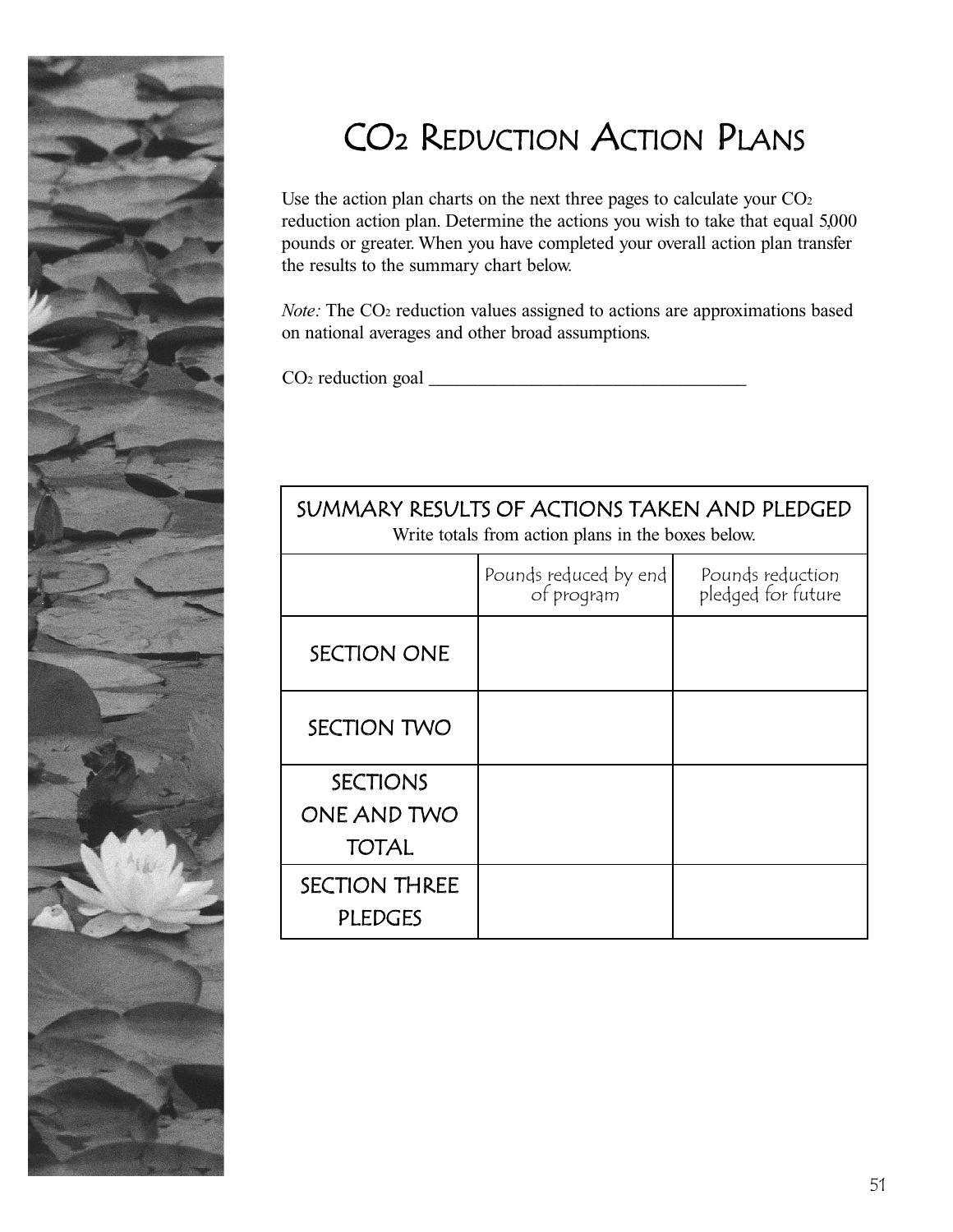## SECTION ONE: COOL LIFESTYLE ACTION PLAN

| <b>ACTIONS</b>                                                                                                  | Pounds you<br>can lose<br>annually by<br>doing this<br>action | Will do<br>action | Action<br>Done | Pounds<br>reduced by<br>end of<br>program | Pounds<br>reduction<br>pledged<br>for future | Date I will<br>complete<br>this action |
|-----------------------------------------------------------------------------------------------------------------|---------------------------------------------------------------|-------------------|----------------|-------------------------------------------|----------------------------------------------|----------------------------------------|
| 1. DUMPING ON GARBAGE -<br>Reducing Solid Waste                                                                 |                                                               |                   |                |                                           |                                              |                                        |
| Reducing solid waste (see table on page 8)                                                                      | 1560 - 3120 pounds                                            |                   |                |                                           |                                              |                                        |
| Recycling curbside 100%                                                                                         | 1300 pounds                                                   |                   |                |                                           |                                              |                                        |
| 2. AM I CLEAN YET? - Reducing Hot<br>Water Used in Showers                                                      |                                                               |                   |                |                                           |                                              |                                        |
| Install low-flow shower heads                                                                                   | 250 pounds                                                    |                   |                |                                           |                                              |                                        |
| Reduce shower times to 5 minutes                                                                                | 300 lbs/person                                                |                   |                |                                           |                                              |                                        |
| 3. SCRUB-A-DUB TUB - Reducing Water<br>Used for Washing Dishes                                                  |                                                               |                   |                |                                           |                                              |                                        |
| Reduce electric dishwasher use per week                                                                         | 100 lbs/eq. loqd less                                         |                   |                |                                           |                                              |                                        |
| Adopt sustainable hand-dishwashing habits                                                                       | 125 pounds                                                    |                   |                |                                           |                                              |                                        |
| Purchase an Energy Star® dishwasher                                                                             | 125 pounds                                                    |                   |                |                                           |                                              |                                        |
| 4. WEAR IT AGAIN SAM - Washing and<br>Drying Clothes Efficiently                                                |                                                               |                   |                |                                           |                                              |                                        |
| Reducing warm or hot wash loads per week                                                                        | 100 lbs/eq. load less                                         |                   |                |                                           |                                              |                                        |
| Reducing number of weekly dryer loads                                                                           | 260 lbs/eq. loqd less                                         |                   |                |                                           |                                              |                                        |
| Purchase an Energy Star® front load washer                                                                      | 500 pounds                                                    |                   |                |                                           |                                              |                                        |
| 5. BETTER A SWEATER - Turning Down the<br>Heating Thermostat                                                    |                                                               |                   |                |                                           |                                              |                                        |
| Set thermostat to 65-68 when people are<br>home and active; set it to 55-58 at night<br>and when no one is home | 1400 pounds                                                   |                   |                |                                           |                                              |                                        |
| 6. PLUG YOUR ELECTRICITY LEAKS -<br>Turning Your Appliances All the Way Off                                     | 600 pounds                                                    |                   |                |                                           |                                              |                                        |
| 7. CHILL-IN - Cooling More Efficiently                                                                          |                                                               |                   |                |                                           |                                              |                                        |
| Replace or clean AC filter as recommended                                                                       | 350 pounds                                                    |                   |                |                                           |                                              |                                        |
| Raise your thermostat 4 degrees                                                                                 | 60-240 pounds                                                 |                   |                |                                           |                                              |                                        |
| Purchase an Energy Star <sup>®</sup> air conditioner                                                            | 600 pounds                                                    |                   |                |                                           |                                              |                                        |
| 8. THINK BEFORE YOU GO - Reducing<br>Vehicle Miles Traveled                                                     |                                                               |                   |                |                                           |                                              |                                        |
| Reduce miles driven in a car or truck by 20%                                                                    | 450-4000 pounds                                               |                   |                |                                           |                                              |                                        |
| 9. DRIVE EARTH SMART - Fuel Efficient<br>Driving                                                                | 1100 lbs/ vehicle                                             |                   |                |                                           |                                              |                                        |
| 10. CHEW ON THIS FOR A WHILE -<br>Eating Lower on the Food Chain                                                |                                                               |                   |                |                                           |                                              |                                        |
| Switch from meat to vegetarian meals one<br>or more days a week                                                 | 700 pounds for each<br>regular day switched                   |                   |                |                                           |                                              |                                        |
| TOTALS (transfer to summary page)                                                                               |                                                               |                   |                |                                           |                                              |                                        |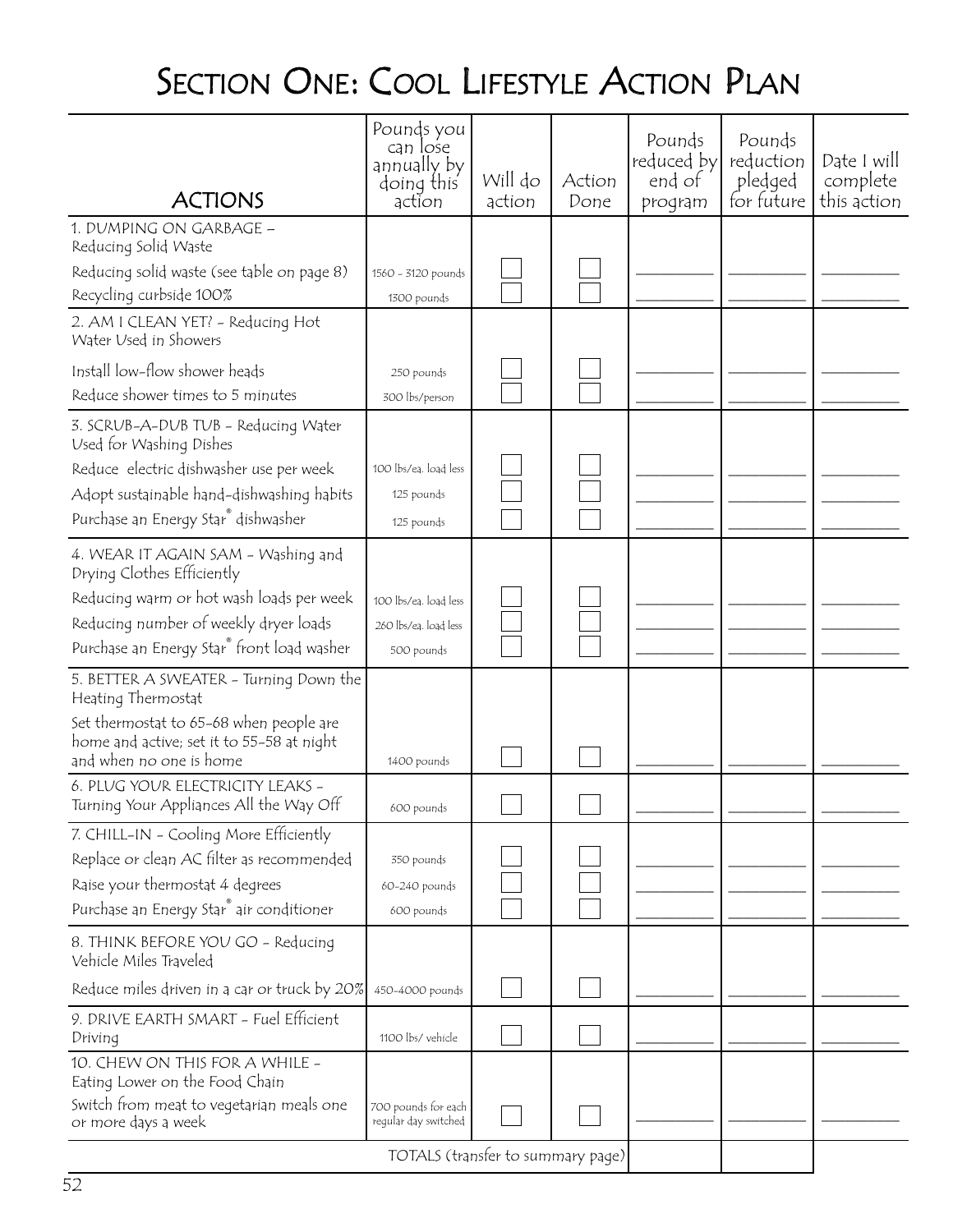## SECTION TWO: COOL HOUSEHOLD SYSTEMS ACTION PLAN

| <b>ACTIONS</b>                                                                               | Pounds you<br>can lose<br>annually by<br>doing this<br>action | Will do<br>action | Action<br>Done | Pounds<br>reduced by<br>end of<br>program | Pounds<br>reduction<br>pledged for<br>future | Date I will<br>complete<br>this action |
|----------------------------------------------------------------------------------------------|---------------------------------------------------------------|-------------------|----------------|-------------------------------------------|----------------------------------------------|----------------------------------------|
| 11. MEET YOUR WATER HEATER - Making<br>Your Water Heater Efficient                           |                                                               |                   |                |                                           |                                              |                                        |
| Set temperature of your water heater to 120°                                                 | 150 pounds                                                    |                   |                |                                           |                                              |                                        |
| Insulating your hot water heater                                                             | 175 pounds                                                    |                   |                |                                           |                                              |                                        |
| Installing a solar hot water heater                                                          | 2500 pounds                                                   |                   |                |                                           |                                              |                                        |
| 12. LIGHT OF YOUR LIFE - Installing Energy<br>Efficient Lights                               |                                                               |                   |                |                                           |                                              |                                        |
| Installing five compact fluorescent bulbs<br>Installing additional compact fluorescent bulbs | 500 pounds<br>100 lbs/ bulb                                   |                   |                |                                           |                                              |                                        |
| 13. CHILL OUT - Sealing Air Leaks                                                            |                                                               |                   |                |                                           |                                              |                                        |
| Thoroughly sealing air leaks in your home                                                    | 800 pounds                                                    |                   |                |                                           |                                              |                                        |
| 14. FURNACE FLING - Tune Up Your Furnace                                                     |                                                               |                   |                |                                           |                                              |                                        |
| Furnace tune-up                                                                              | 300 pounds                                                    |                   |                |                                           |                                              |                                        |
| Sealing and insulating warm-air heating ducts                                                | 800 pounds                                                    |                   |                |                                           |                                              |                                        |
| Purchasing an energy-efficient furnace                                                       | 2400 pounds                                                   |                   |                |                                           |                                              |                                        |
| 15. A SUSTAINABLE ENERGY HOUSEHOLD<br>– Achieving Maximum Energy Efficiency                  |                                                               |                   |                |                                           |                                              |                                        |
| Insulating your walls and attic                                                              | 1200 pounds                                                   |                   |                |                                           |                                              |                                        |
| Installing storm or high-efficiency windows                                                  | 800 pounds                                                    |                   |                |                                           |                                              |                                        |
| Replace old refrigerator with a new,<br>Energy Star® model                                   | 500 pounds                                                    |                   |                |                                           |                                              |                                        |
| 16. GREEN POWER - Switching to<br>Renewable Energy                                           |                                                               |                   |                |                                           |                                              |                                        |
| Purchasing "green power" from electric utility 200 lbs per 100 kwh                           |                                                               |                   |                |                                           |                                              |                                        |
| 17. IS YOUR CAR PHYSICALLY FIT? -<br>Maintaining an Efficient Car                            |                                                               |                   |                |                                           |                                              |                                        |
| Engine tune-up and maintaining air-pressure<br>in your tires                                 | 1500 pounds                                                   |                   |                |                                           |                                              |                                        |
| 18. BEFRIEND AN EARTH-SMART AUTO -<br>Buying a Fuel-Efficient Car                            |                                                               |                   |                |                                           |                                              |                                        |
| Purchase a more fuel-efficient vehicle than<br>you currently drive                           | 2000-10,000 lbs                                               |                   |                |                                           |                                              |                                        |
| 19. CARBON NEUTRAL - Neutralizing Your<br>Carbon Dioxide Footprint                           |                                                               |                   |                |                                           |                                              |                                        |
| Planting trees                                                                               | 25 pounds/tree                                                |                   |                |                                           |                                              |                                        |
| Purchasing carbon offsets                                                                    | As much as you like                                           |                   |                |                                           |                                              |                                        |
| Purchasing travel offsets                                                                    | As much as you want                                           |                   |                |                                           |                                              |                                        |
| TOTALS (transfer to summary page)                                                            |                                                               |                   |                |                                           |                                              |                                        |